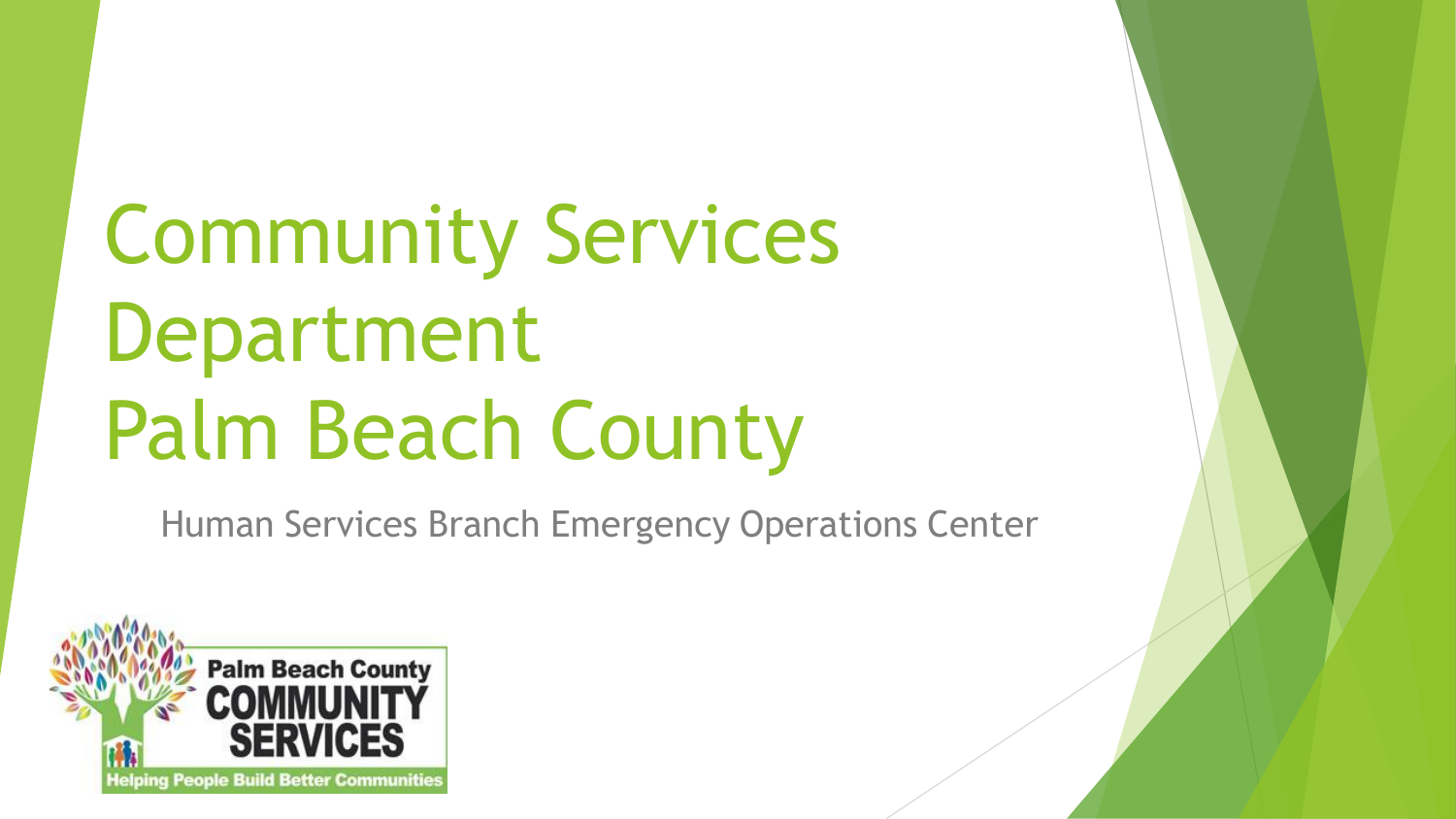# Non Congregate Shelter Program

### Current Metrics

- Currently zero (0) person in Non-Congregate Shelters (NCS) housing at this time, total of 33 placed in NCS throughout activation. Average stay of 12 days.
- A total of 391 bed nights have been used for the NCS program during activation. A total of 14 AMR transports have been used to transport individuals to hotels.
- Fire Rescue has provided support to test a total of 18 individuals in hotels before they are discharged to ensure they are negative.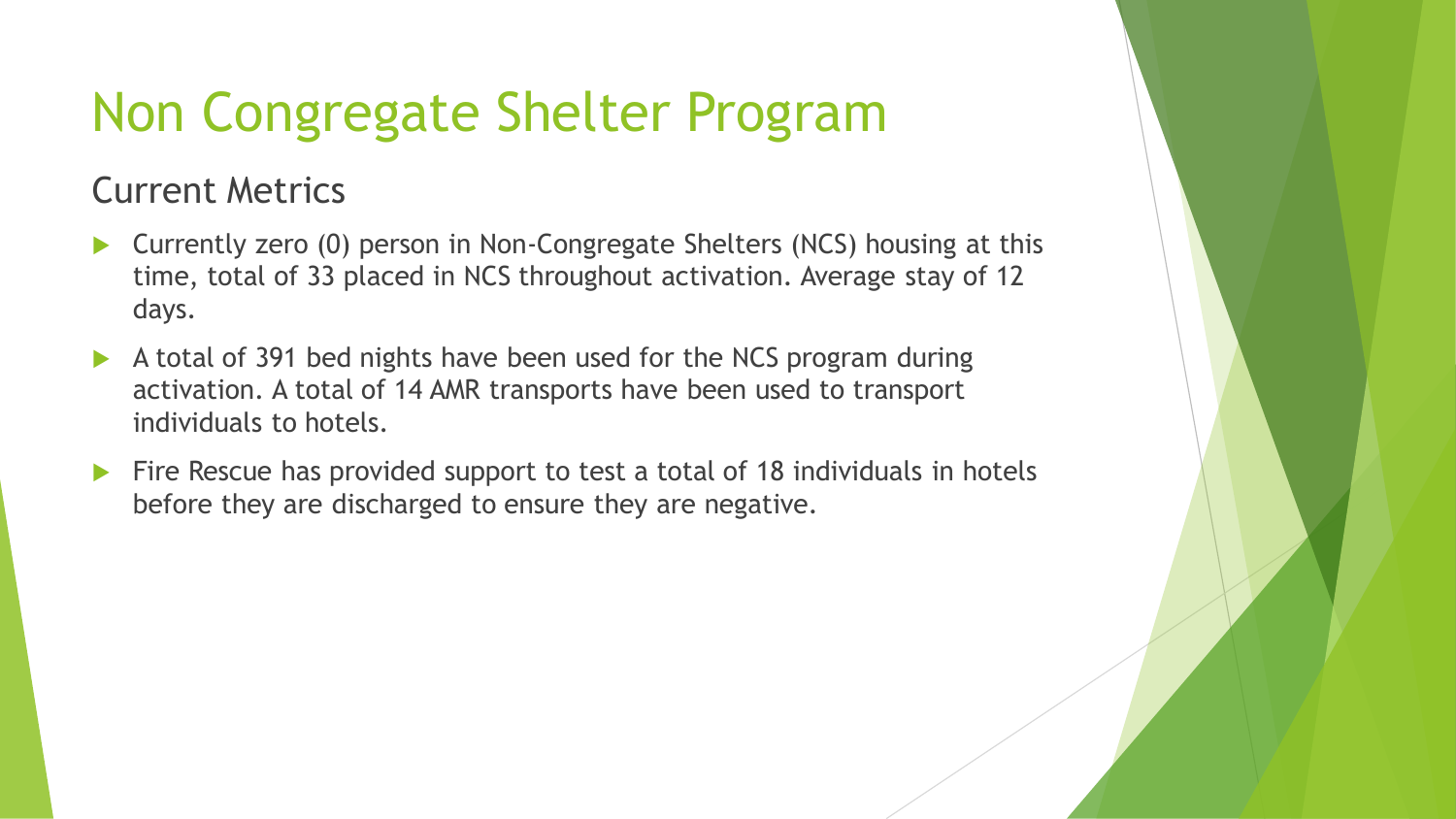### Non Congregate Shelter Program

How to Safely Isolate at home

**In Home Isolation** 

*Instructions: This information may need to be reviewed with the landlord or other individuals in the home that do not want someone who has tested positive in their home with them.* 

*Begin by asking the following question:*

*May I send you the CDC's guidance about how to self-isolate at home?*

<https://www.cdc.gov/coronavirus/2019-ncov/if-you-are-sick/care-for-someone.html>

<https://www.cdc.gov/coronavirus/2019-ncov/hcp/guidance-prevent-spread.html#precautions>

<https://www.cdc.gov/coronavirus/2019-ncov/downloads/10Things.pdf>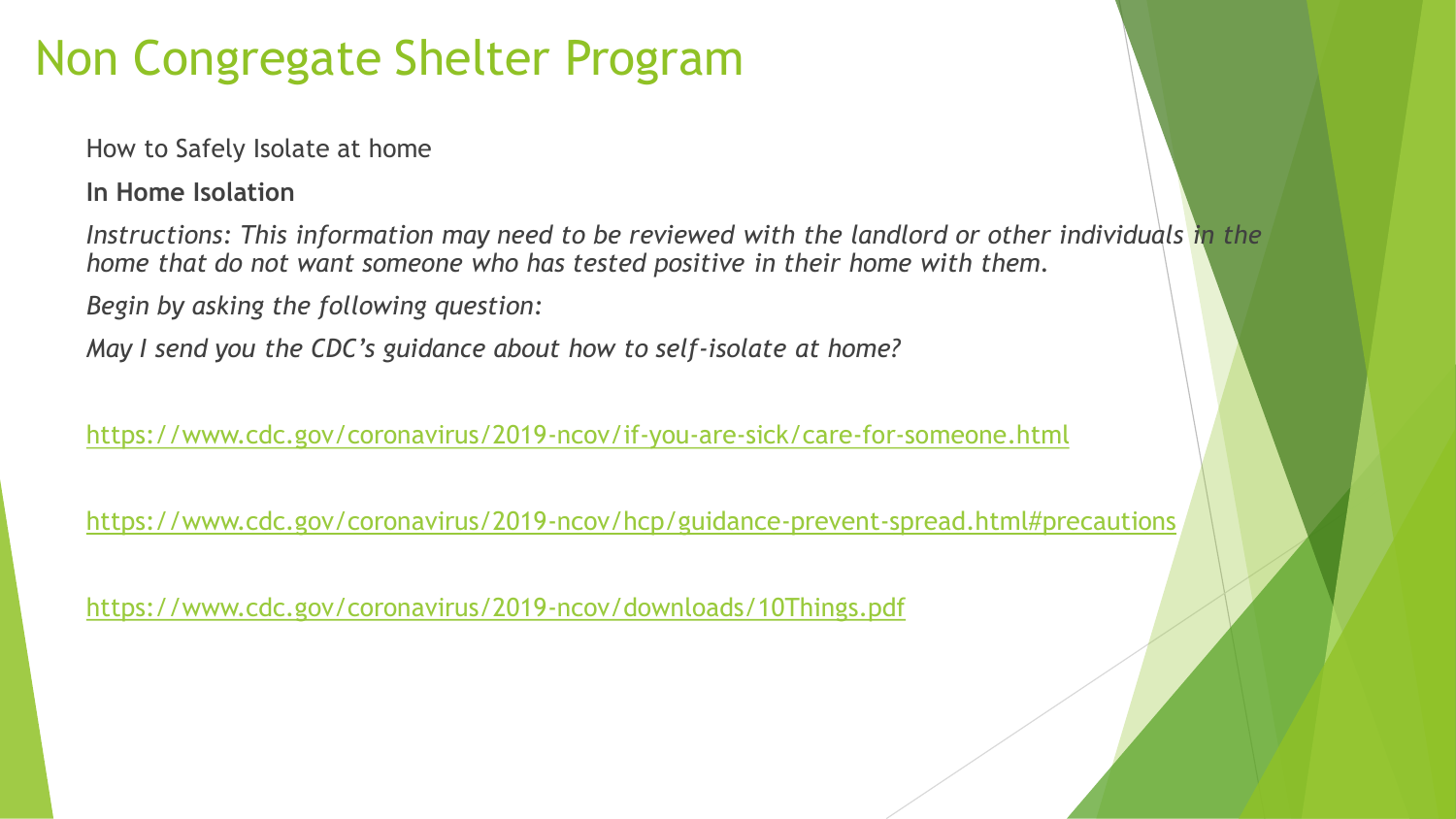# Non Congregate Shelter Program

Explain the following if they have an isolation room at home:

- READ: *You can safely isolate at home if you are experiencing symptoms. The best place to do that would be a room in your house away from everyone else and a bathroom that only you are using. Can you think of a room in your house that you could do that?*
- If they do not have an isolation room at home, help them be creative, talking through using a living room or combining two people into one room and using that room for themselves.

#### **Isolating Yourself at Home**

- Someone in your home should drop off meals at the door of your self-isolation room. The person dropping off your meals should not have any face-to-face contact with you during your isolation period. They should also continue to follow CDC advice about how to stop the spread by practicing good hygiene and washing their hands regularly.
- You should use only one bathroom and restrict anyone else in the home from using it. If you have to share a bathroom ensure that you have the materials to disinfect it and disinfect it after every use including door handles, light switches and other high touch areas.

#### **Ending Self-Isolation at Home**

You should follow the advice of your healthcare provider regarding how long to isolate which is typically for 14 days and keep track of when you started the isolation. CDC guidance on when to end self isolation can be found here: <https://www.cdc.gov/coronavirus/2019-ncov/if-you-are-sick/care-for-someone.html>

If you don't have a healthcare provider you should call the Health Care District at 561- 642-1000.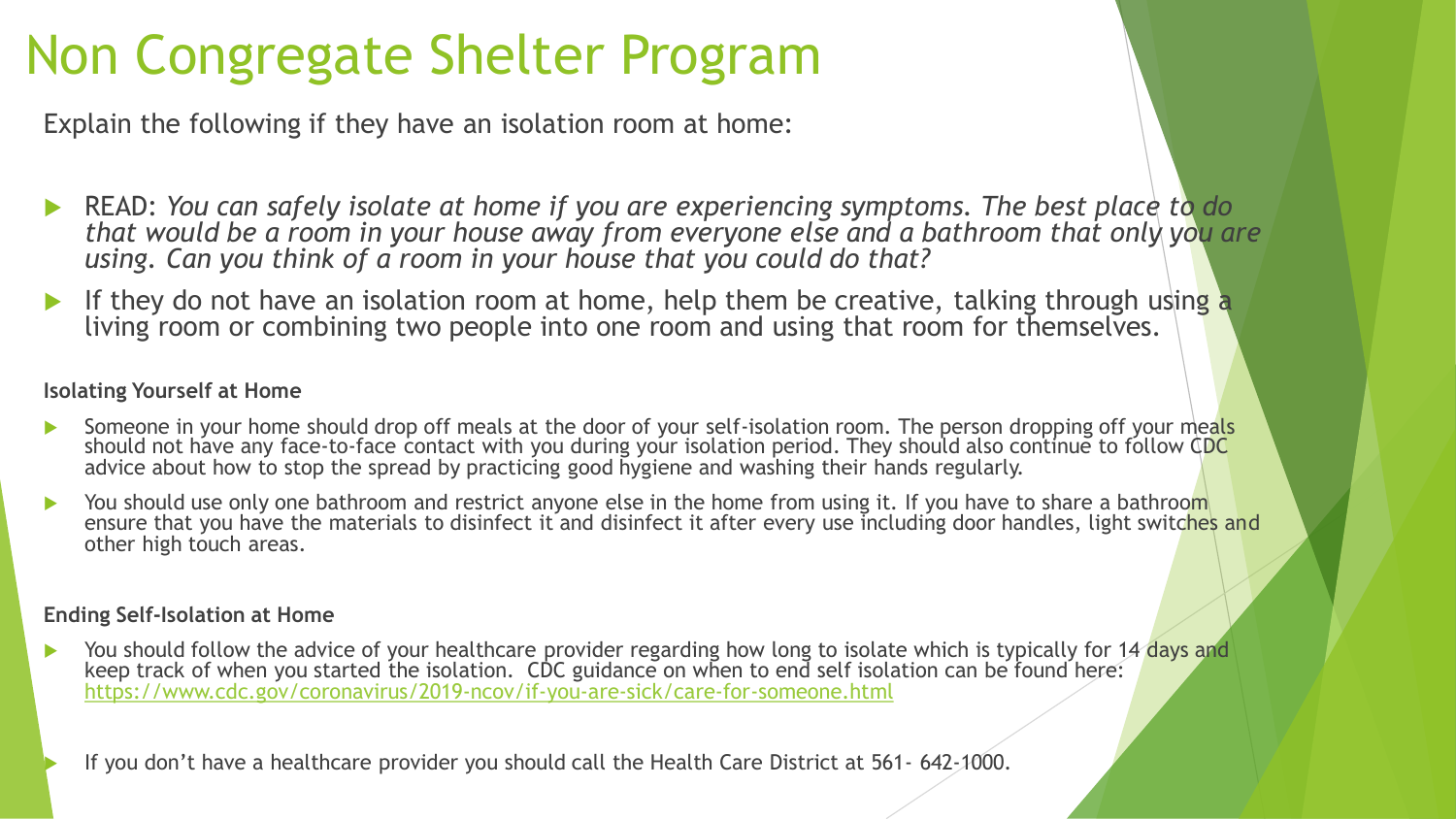### Non Congregate Shelter

Process ( Expectation Management)

**Summary:**

- Locations of rooms are to remain confidential
- Eligibility individuals who need to be isolated and are **unable to do so in their homes**
- **Human Services Branch will process and assign shelter**
- **ESF 8 liaison to communicate with Human Services Branch**
- $\triangleright$  Self-attestation form to be completed by the individual
- $\blacktriangleright$  Wellness checks conducted by volunteer staff
- Individuals should bring own supplies
- Individuals must meet the following criteria to be considered for placement in Non-Congregate Shelter: Referring agency must first review guidance on how to safely self-isolate at home (See Attached) If individual absolutely cannot safely isolate at home AND Has tested positive for COVID -19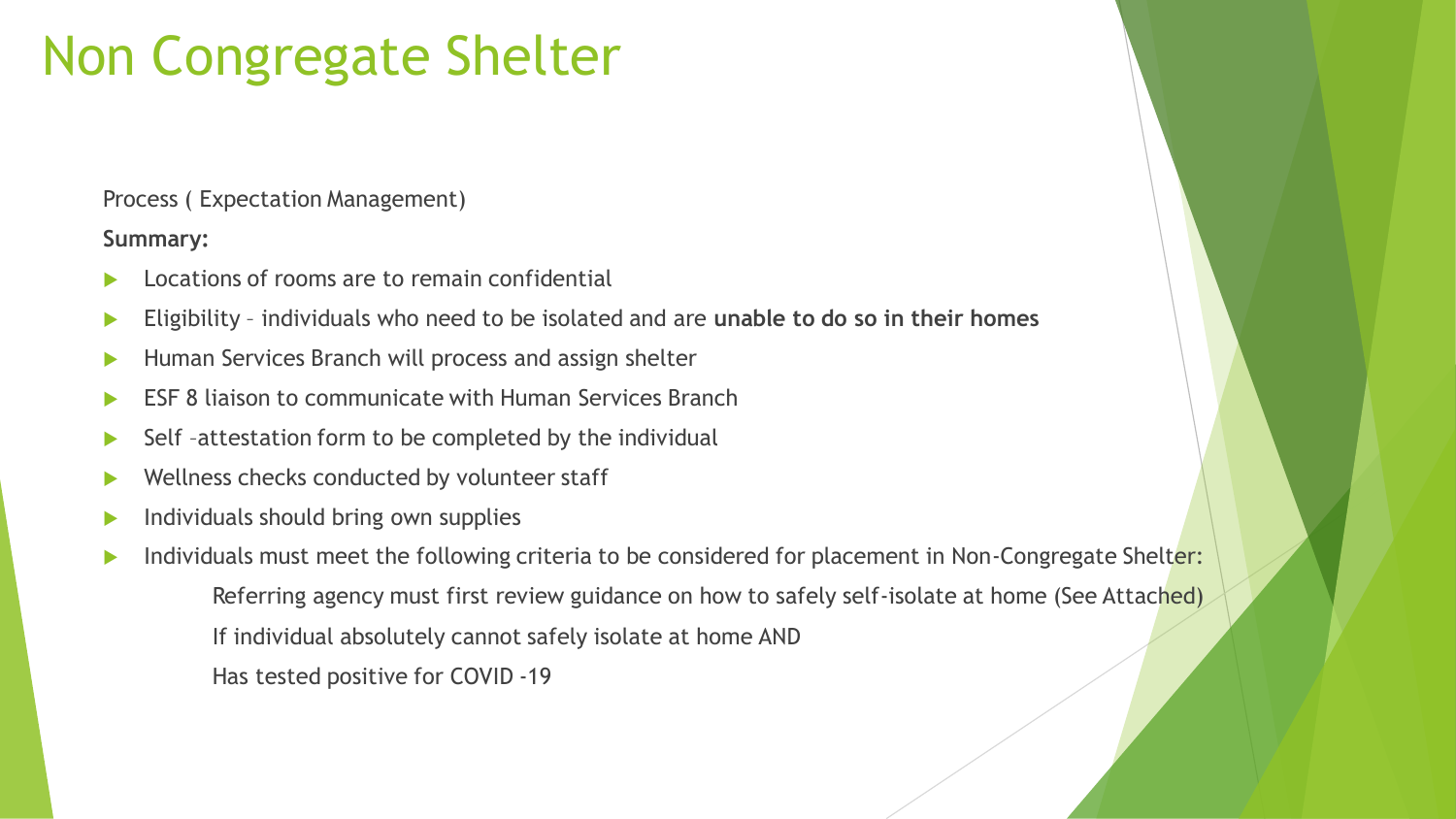## Non Congregate Shelter

Additional Eligibility:

- Client must be able to isolate independently as assessed by Human Services Branch Case Manager
- Client must have a recent positive test result ( within 5 days)
- If client's Discharge Order calls for medication client must have a 14 day supply with them

THEN follow the below process

- To start process call the EPI team at 561-671-4184 ( Community Health Worker Role)
- The EPI team will contact the ESF 8 Desk at EOC
- The ESF 8 Desk will contact Human Services Branch
- The Human Services Branch will contact the Case Manager to complete an assessment on potential client
- Case Manager will assess client for hotel need
- Case Manager will inform HS Branch of outcome of assessment advise on shelter location after gathering information
- The individual must complete a self-attestation form and return before going to the shelter. Please fax test results and self attestation form to 561-242-6814.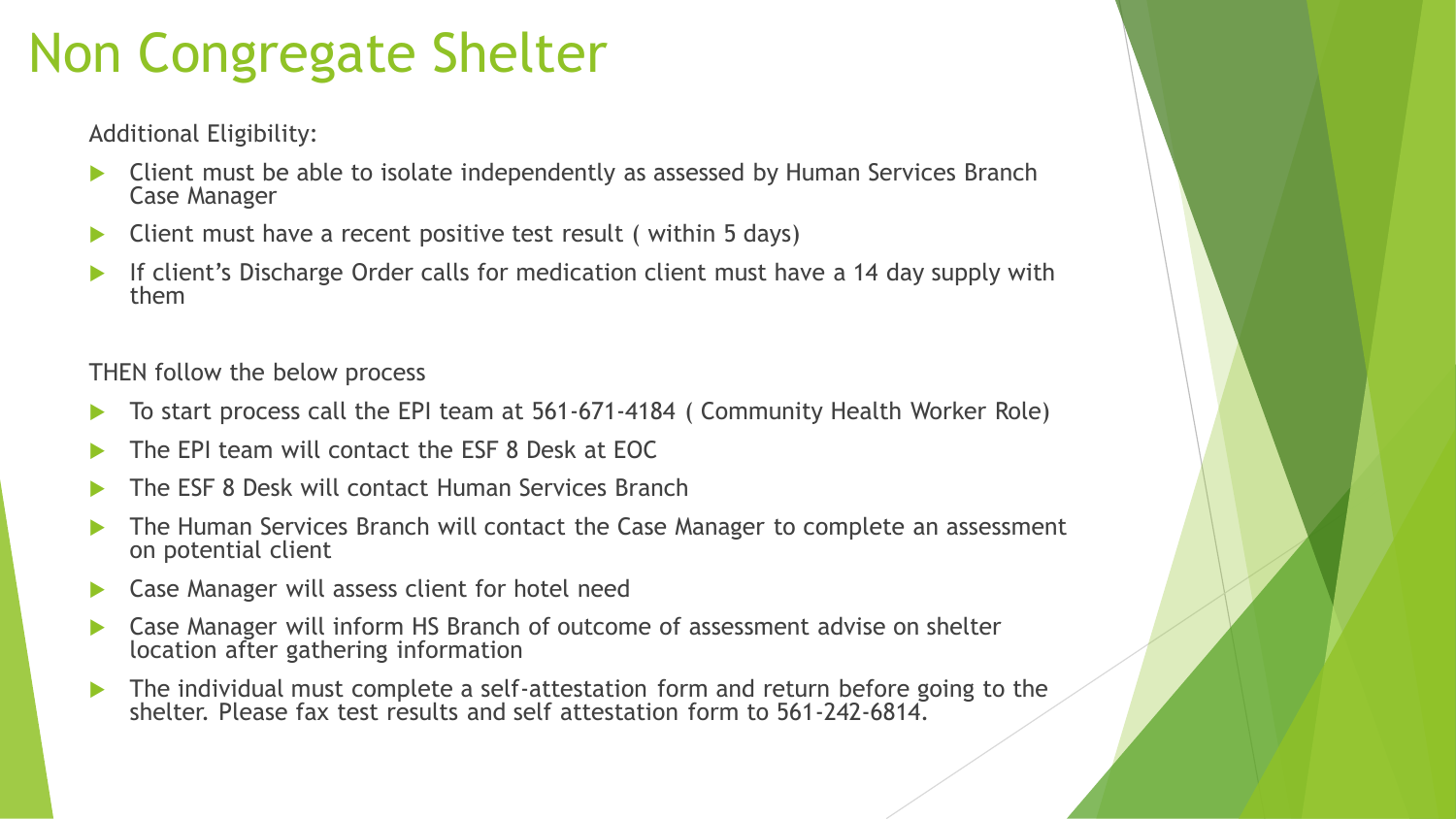

#### **Palm Beach County Community Services**

**Helping People Build Better Communities** 



OVER-THE-PHONE ASSISTANCE \* CONTACT US Y APPLY FOR ASSISTANCE THOW TO APPLY TUTORIAL T ADDITIONAL RESOURCES **FREQUENTLY ASKED OUESTIONS** 

#### **CARES Act Rental and Utility Assistance Application TEMPORARILY Closed FOOD ASSISTANCE STILL AVAILABLE**

#### **Online System for Rental, Utility, and Food Assistance**

**+ To Apply for COVID-19 Services you must be a Registered User.** 

#### D Register or Login for Food Assistance

**A STEP-BY-STEP 'HOW TO APPLY' PDF** 

REPORT TECHNICAL ISSUES HERE

@ HAVE QUESTIONS? ASK US HERE

**O CHECK APPLICATION STATUS** 

#### *© FREQUENTLY ASKED QUESTIONS*

The CARES Act Rental and Utility Assistance application is TEMPORARILY closed to allow sufficient time to process applications already submitted.

The county will reopen the Rental and Utility Assistance portal in October if funds are still available. Individuals can still apply for Food Assistance through the COVID-19 Assistance portal.

#### How to Apply for Rental and Utility Assistance Webinar

Thursday, September 24, 2020 12pm-1pm and 5pm-6pm

To prepare documentation needed for assistance and receive direct notification when the rental and utility assistance application reopens, please register for the How to Apply for CARES Act Assistance webinar at **CARESACTHOWTOAPPLY9\_24.EVENTBRITE.COM.**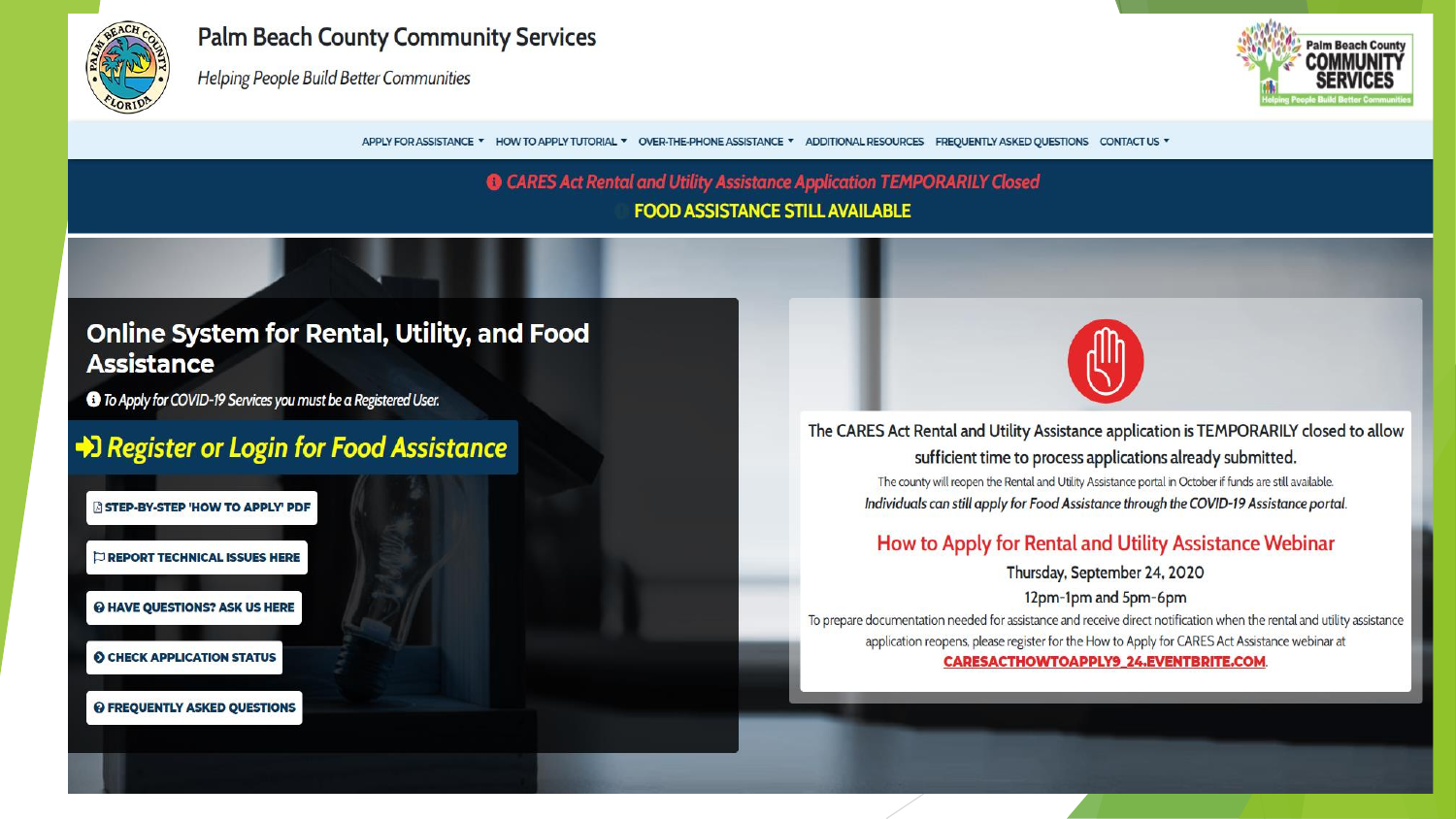### Food: Total amount based on submitted applications

| <b>Household Size</b> | <b>Number of Applications</b> | <b>Amount</b> | <b>Total Amount</b> |
|-----------------------|-------------------------------|---------------|---------------------|
| $0-2$                 | 1782                          | \$400.00      | \$712,800.00        |
| $3 - 4$               | 1559                          | \$800.00      | \$1,247,200.00      |
| 5 and above           | 600                           | \$1,000.00    | \$600,000.00        |
|                       |                               |               | \$0.00              |
| <b>Total</b>          |                               |               | \$2,560,000.00      |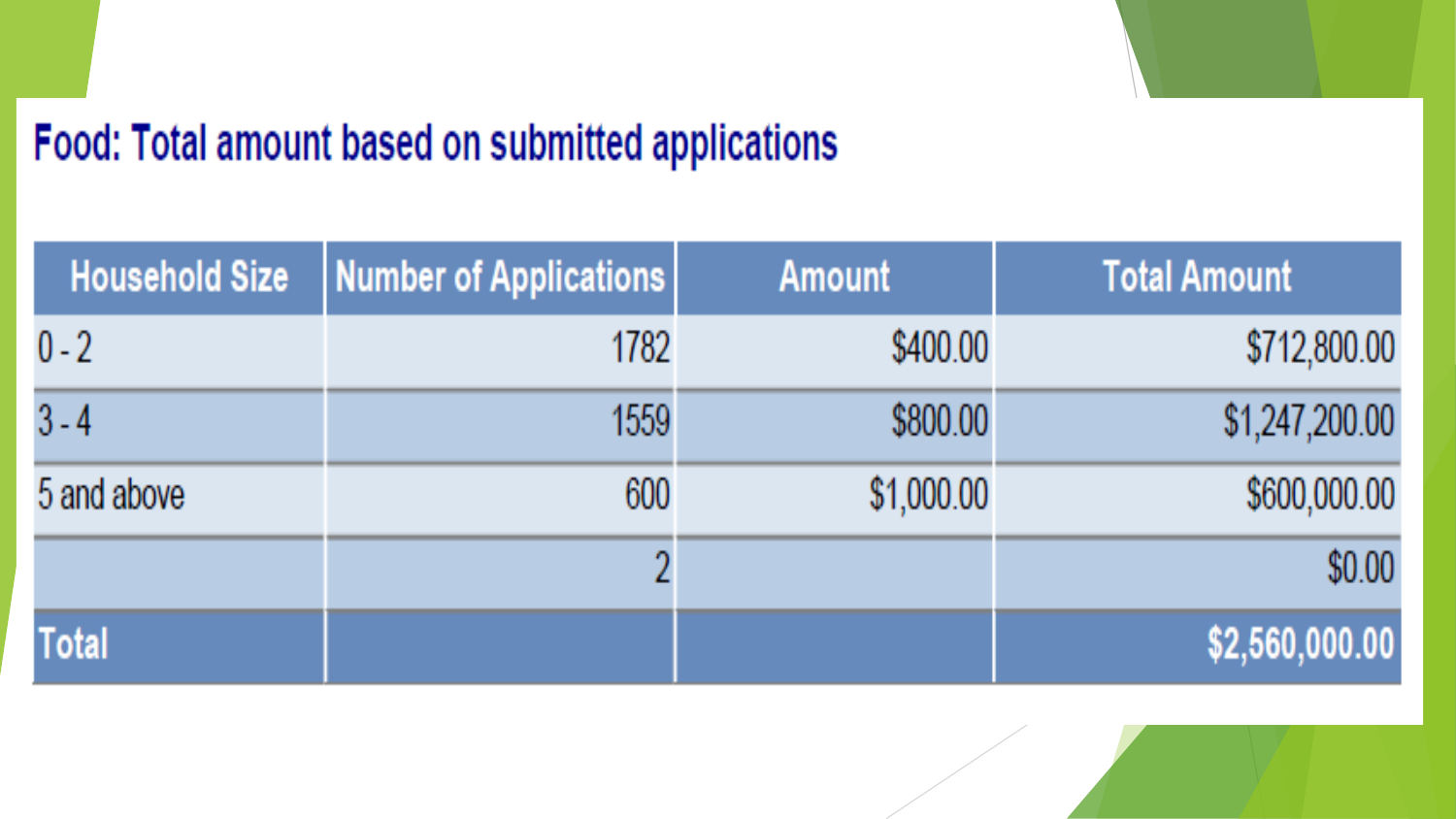# Food Application Training

<https://www.rentalassistancepbc.org/>

You can help your clients apply-

first watch the video to become familiar with the requirements